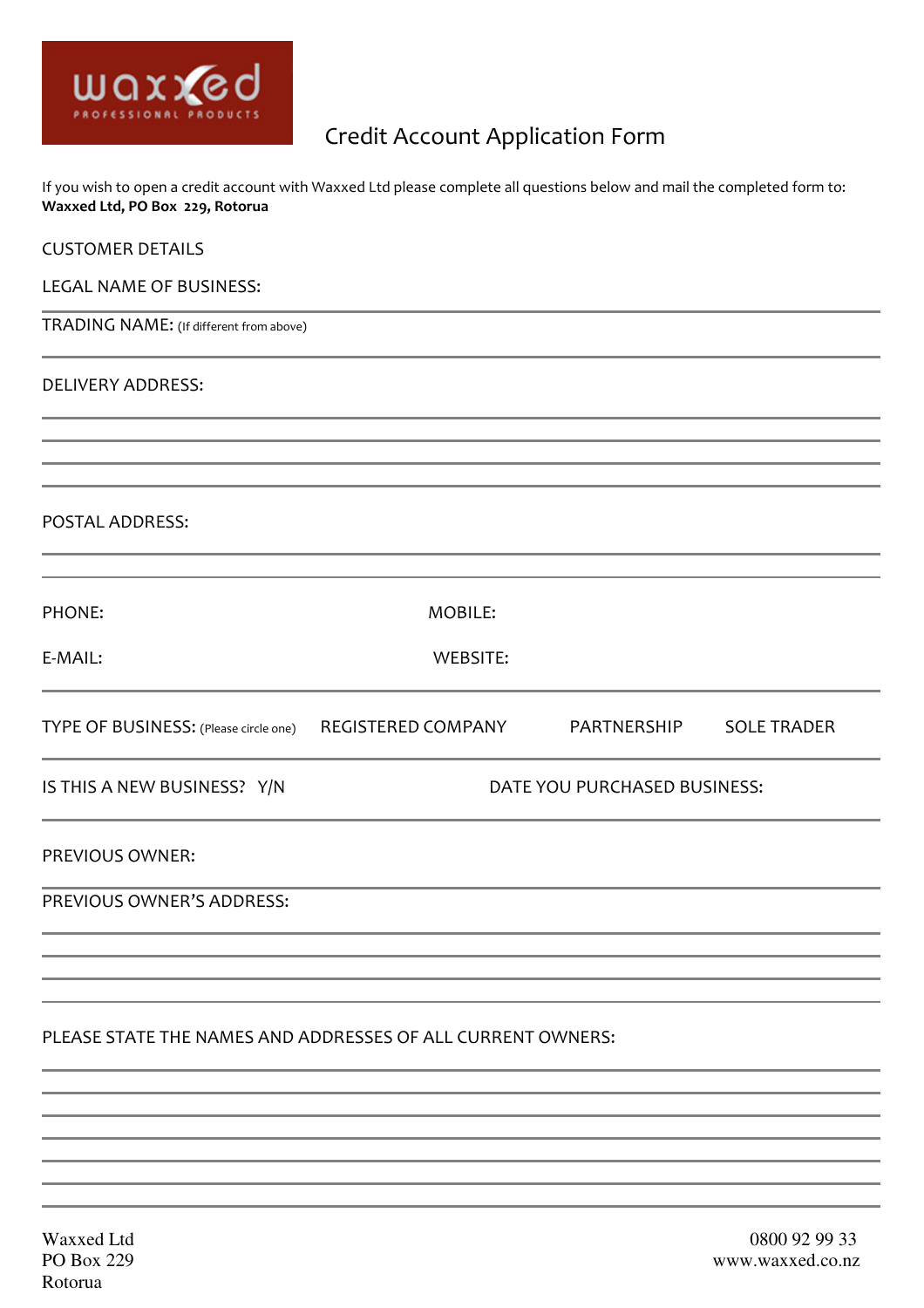# PLEASE PROVIDE DETAILS OF BUSINESSES WILLING TO GIVE YOU A CREDIT REFERENCE:

# PLEASE GIVE A BRIEF DESCRIPTION OF YOUR BUSINESS/CLINIC:

NUMBER OF STAFF:

WHERE DID YOUR STAFF TRAIN?

LIST THE QUALIFICATIONS YOUR STAFF HOLD:

ARE YOU A MEMBER OF THE BEAUTY THERAPY ASSOCIATION?: YES/NO

IF YES - WHAT TYPE OF MEMBERSHIP DO YOU HOLD?

PLEASE SIGN TO VERIFY YOUR DETAILS ARE CORRECT AND THAT YOU HAVE READ AND AGREE TO THE TERMS AND CONDITIONS (see below)

PRINT NAME:

SIGNATURE:

Rotorua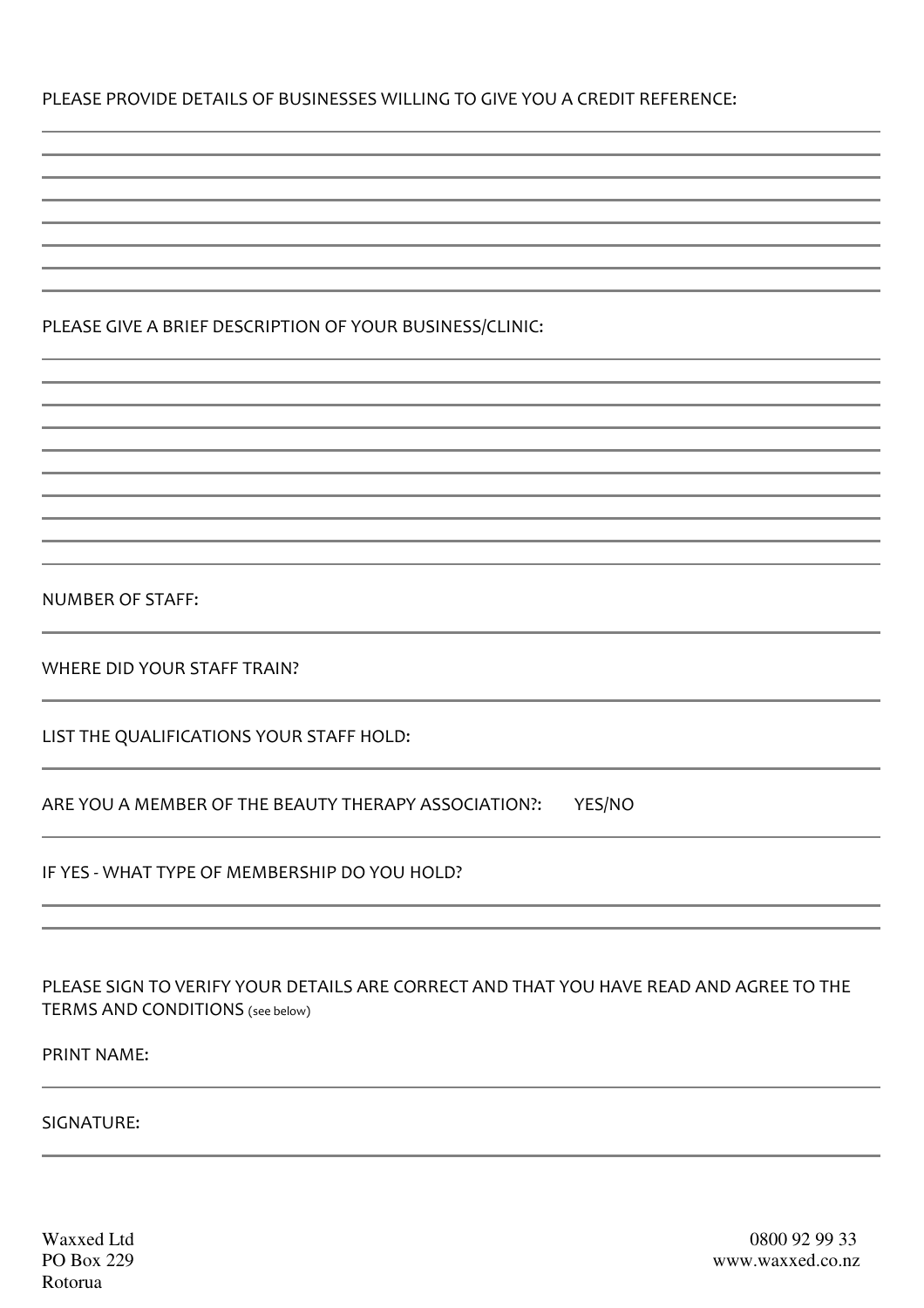# TRADING TERMS AND CONDITIONS

Please note the products we have available are for professional use only. You must be a qualified beauty therapist and be able to show proof of training when asked.

## DISPATCH:

Orders will be dispatched within 24 hours. Please remember it may take  $3 - 4$  working days for the order to reach you. It is important you order in advance. I.e. at the beginning of every month.

### PAYMENT:

All orders prior to credit been approved must be paid for before the order will be dispatched.

After credit has been accepted then payment is due on the 20<sup>th</sup> of the following month. A penalty of 20% interest will be incurred on all orders over 60 days old. All outstanding accounts will be listed with a debt-collecting agency if not paid within 3 months. A fee of \$50 will be added to the outstanding account if it is listed with a debt-collecting agency.

#### WARRANTY:

All equipment carries a 12-month warranty unless otherwise stated. Waxxed Ltd will repair or replace faulty equipment at their discretion, including parts and labour free of charge. The purchaser must pay for any returns. The warranty does not cover fair wear and tear.

#### RETURNS:

Will not be accepted without prior consent and unless advised within 5 working days of receipt of delivery.

## PACKAGING AND HANDLING:

A fee of \$8.50 will be charged on all orders under 2 kgs going anywhere in New Zealand.

A fee of \$10.80 will be charged on all orders between 2 kgs – 10 kgs going anywhere in the North Island and under box dimensions of 40x40x40.

A fee of \$19.50 will be charged on all orders over 2 kgs - 10kgs going anywhere in the South Island.

A further excess fee maybe charged if the weight or size of the order falls outside the above criteria or if the delivery is to a rural address.

#### PRICES:

Exclude GST and are subject to change without prior notice.

## STOCK:

Title of goods is not passed to the customer until payment has been made in full, especially in bankruptcy or insolvency cases.

Rotorua